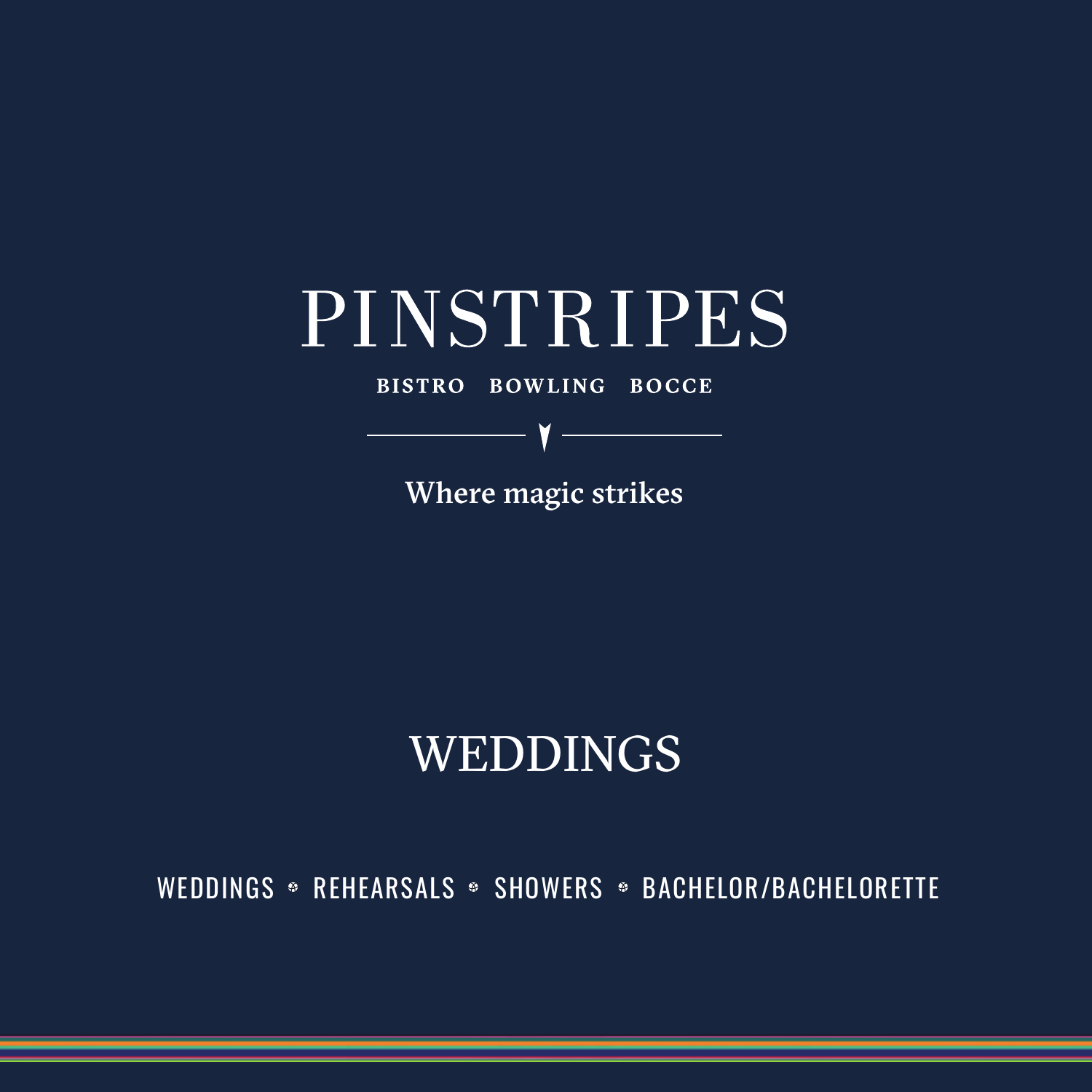# OUR HOME / YOUR PLAYGROUND

 $\mathbf{v}_{\mathbf{v}}^{\mathbf{v}}$ 

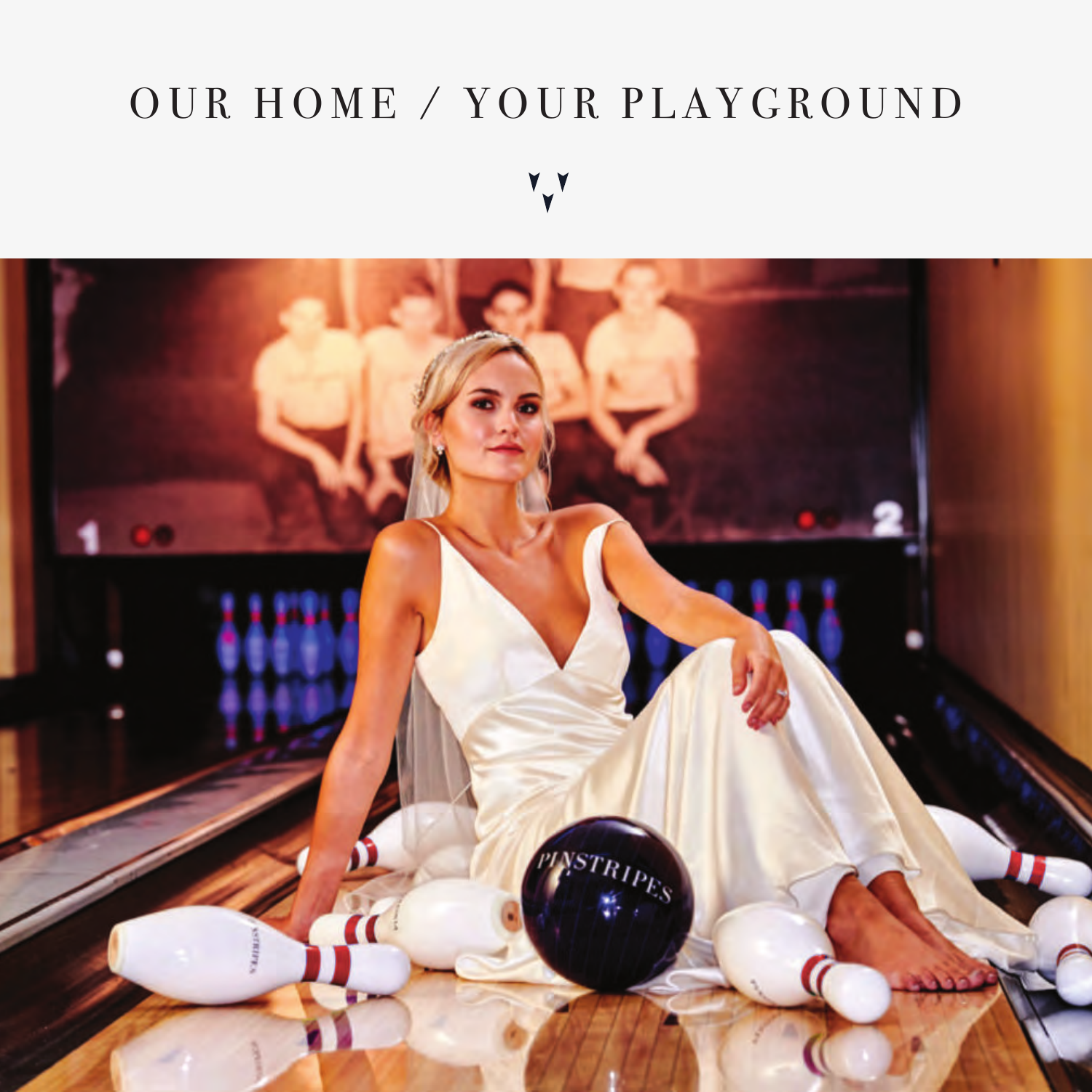# MEMORABLE AND SIMPLY UNIQUE

 $\label{eq:1} \mathcal{H} \left( \mathcal{H} \right) \left( \mathcal{H} \right) \left( \mathcal{H} \right) \left( \mathcal{H} \right) \left( \mathcal{H} \right)$ 

A distinctive venue for lifelong memories. Your Pinstripes sales team will customize your event to suit your personal style. Let us bring your dream to reality with the perfect place, perfect atmosphere, and perfect food that your guests will be sure to remember!

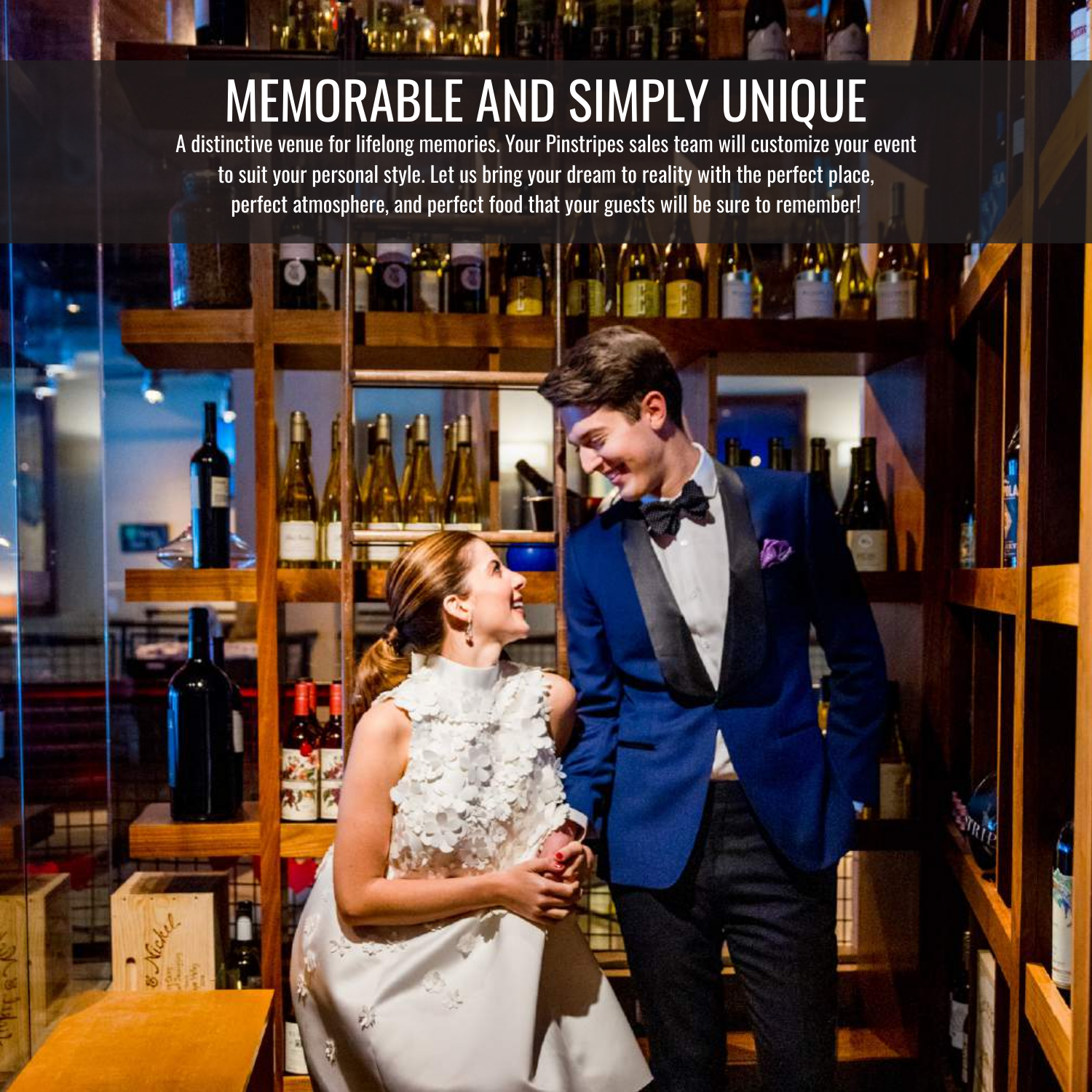# *At Pinstripes,* WE PRIDE OURSELVES ON SETTING THE HIGHEST CULINARY STANDARDS POSSIBLE

*From starters to desserts, each and every Italian-American dish is made in house. We're committed to serving quality, locally sourced ingredients in every dish.*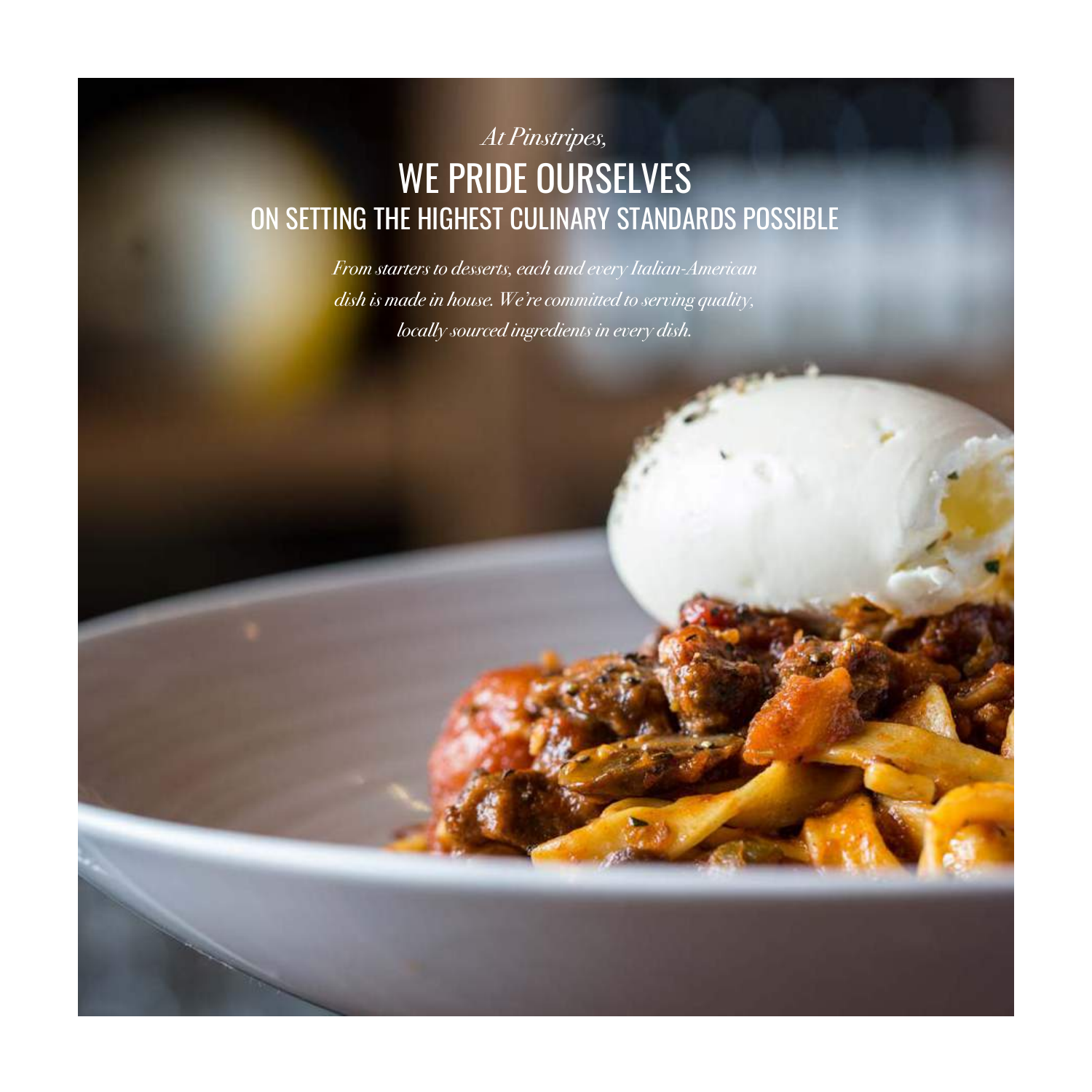# OUR MENU SELECTIONS

*Every dish is prepared from scratch, inspired by seasonal and locally sourced ingredients, including all natural cage-free chicken and sustainable seafood. Gluten-free and vegetarian options are available upon request.*

#### **STARTERS**

ANTIPASTO SKEWERS Italian cured meat, fresh mozzarella cheese, basil, grape tomato TOMATO & PARMESAN BRUSCHETTA roma tomato, red onion, fresh herbs, garlic crostini TOMATO & MOZZARELLA SKEWERS fresh mozzarella, grape tomato, basil GRILLED PESTO CHICKEN SKEWERS all natural cage free chicken, fresh herb pesto FETA & SPINACH STUFFED PHYLLO flaky pastry, cucumber dill yogurt sauce TOASTED COCONUT SHRIMP curry, shredded coconut, sweet calabrese *(additional fee)* TENDERLOIN SLIDERS brioche bun, balsamic shallots, arugula *(additional fee)* PEPPERCORN BEEF TENDERLOIN SKEWERS cracked black pepper, char-grilled, bordelaise *(additional fee)*

#### SALADS

CHOP SALAD tomato, gorgonzola, dates, olive, mozzarella, cannellini beans, white balsamic vinaigrette CAESAR SALAD romaine hearts, baby kale, classic dressing, black sesame crostini GARDEN SALAD mixed greens, grape tomato, sliced cucumber, white balsamic vinaigrette

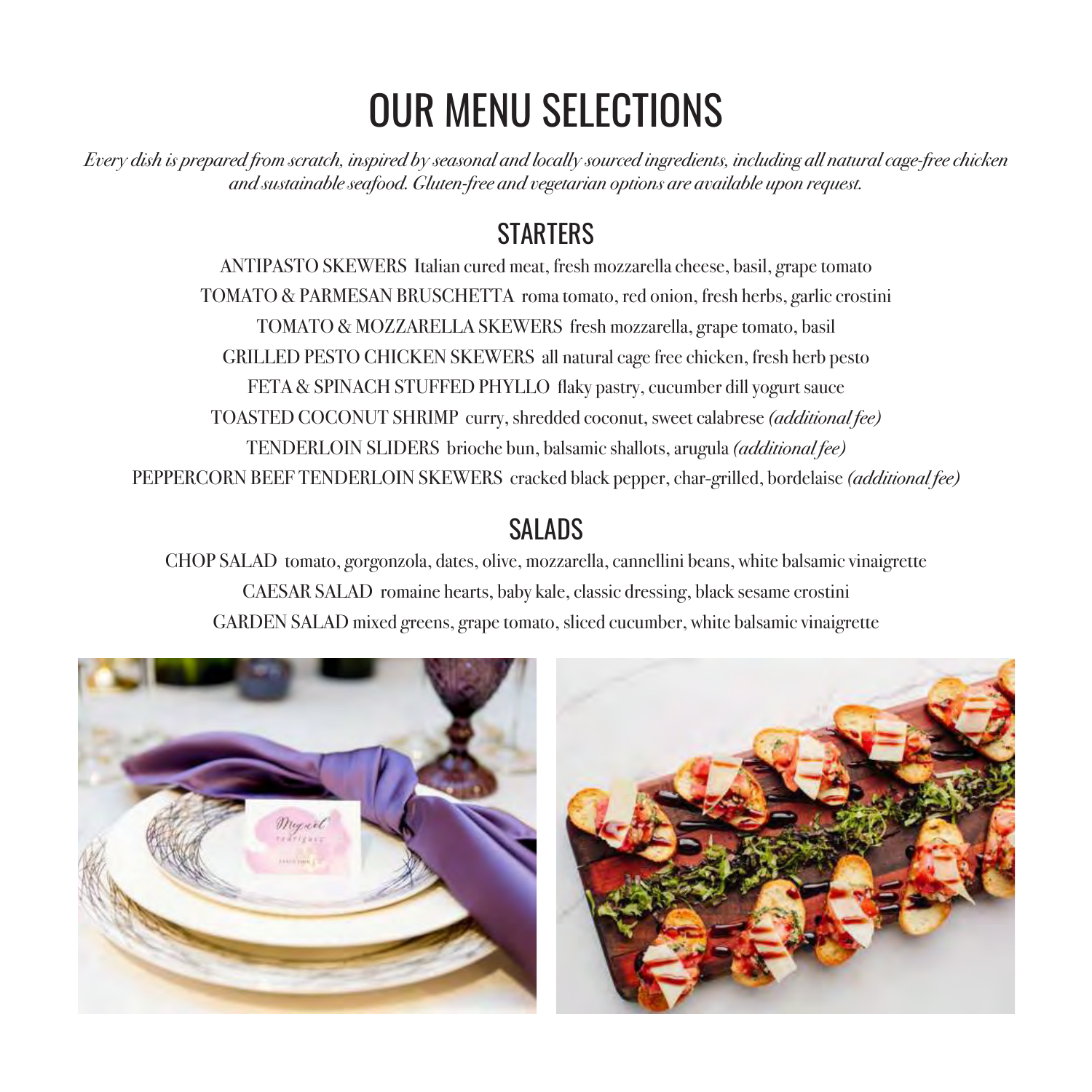### PASTAS

PENNE POMODORO grape tomato sauce, white wine, fresh basil, garlic, extra virgin olive oil MEATBALLS & CAVATAPPI classic beef meatballs, san marzano tomato marinara MEAT LASAGNA baked layers of fresh pasta, housemade bolognese sauce, ricotta, mozzarella, parmesan FETTUCCINI ALFREDO housemade garlic parmesan cream sauce PENNE & MEAT SAUCE housemade bolognese sauce CHEESE RAVIOLI MARINARA ricotta, romano, parmesan, san marzano tomato marinara CHICKEN & GOAT CHEESE grilled all natural, cage free chicken, fusilli pasta, goat cheese & rosemary cream sauce, fresh herbs, black pepper *(additional fee)*

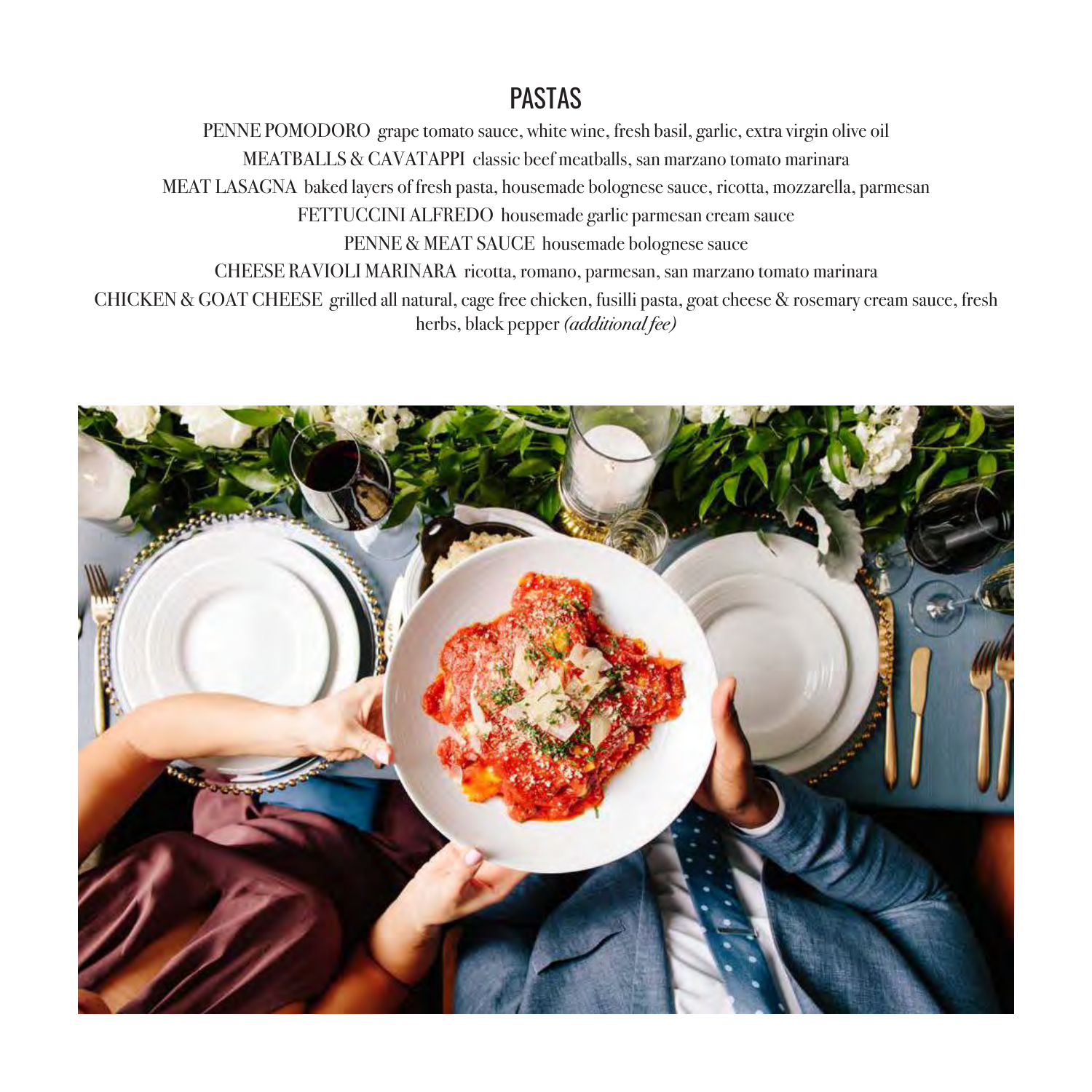#### ENTREES

MAPLE GLAZED SALMON pan-seared salmon fillet, herb marinade, maple syrup, brown sugar, pineapple CHICKEN PARMESAN all natural, cage free chicken, fresh mozzarella, san marzano tomato marinara VEGETABLE & PARMESAN RISOTTO parmesan infused arborio rice, roasted seasonal vegetables PEPPERCORN CRUSTED PORK LOIN pork tenderloin, peppercorn cream sauce, cracked black pepper PARMESAN CRUSTED FILET MIGNON fresh mozzarella, parmesan, bordelaise sauce *(additional fee)*

#### SIDES

GRILLED ASPARAGUS housemade pesto BRUSSELS SPROUTS crispy, sweet calabrese sauce SEASONAL VEGETABLES seasoning, extra virgin olive oil ROASTED RED POTATOES extra virgin olive oil, fresh herbs LEMON CHARRED BROCCOLINI oven roasted, fresh squeezed lemon PARMESAN RISOTTO imported Italian arborio rice, parmesan cheese

### **DESSERTS**

CARAMELIZED CHEESECAKE HOUSEMADE COOKIES & GHIRARDELLI TRIPLE CHOCOLATE BROWNIES FRESH FRUIT SKEWERS CHOCOLATE COVERED STRAWBERRIES CHOCOLATE DIPPED PRETZELS



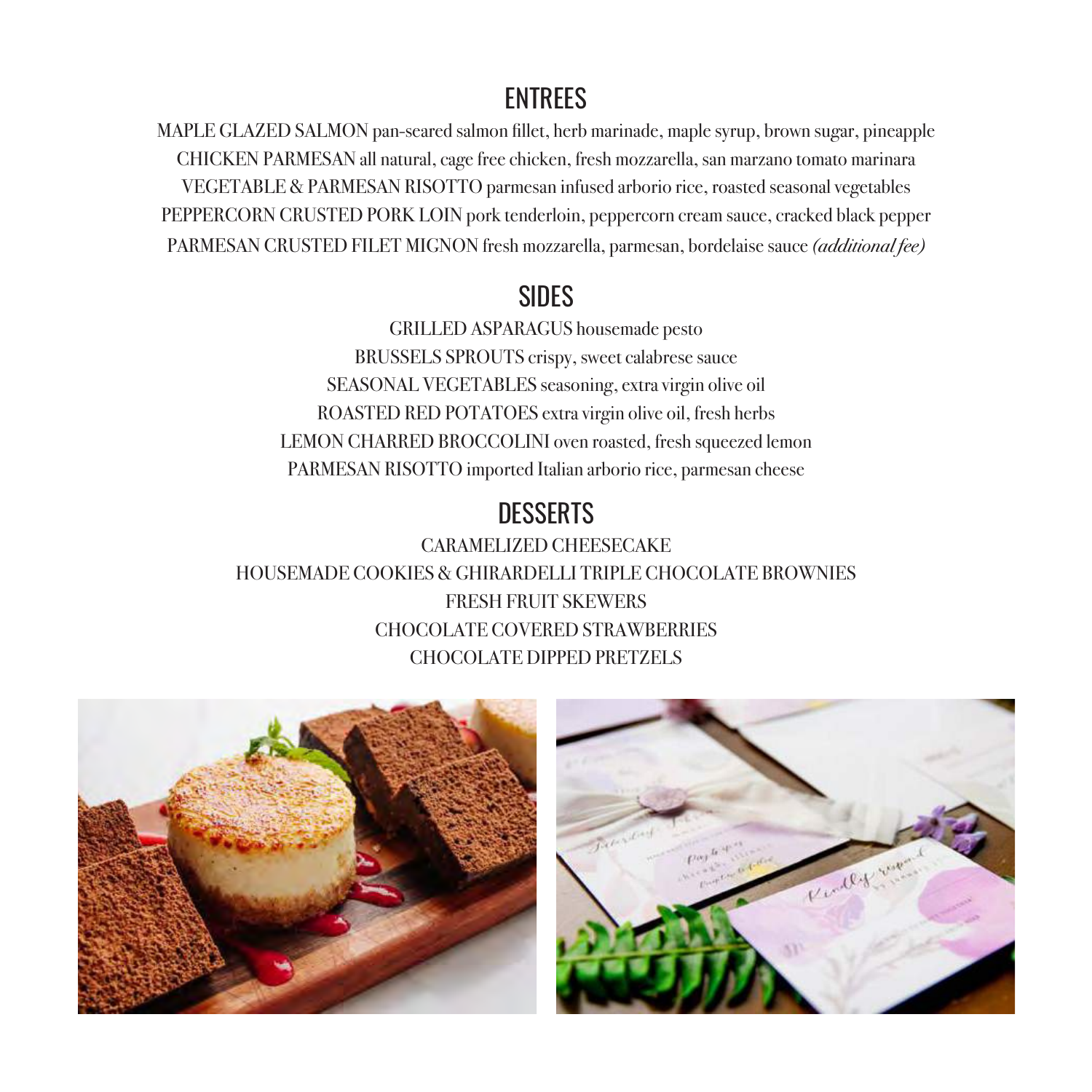# *choose from* THREE CUSTOMIZED PACKAGES TAILORED TO SUIT YOUR PERSONAL STYLE

*Let our talented event team help you bring your dream wedding to life and create a perfect day that you and all your guests will be sure to remember.*

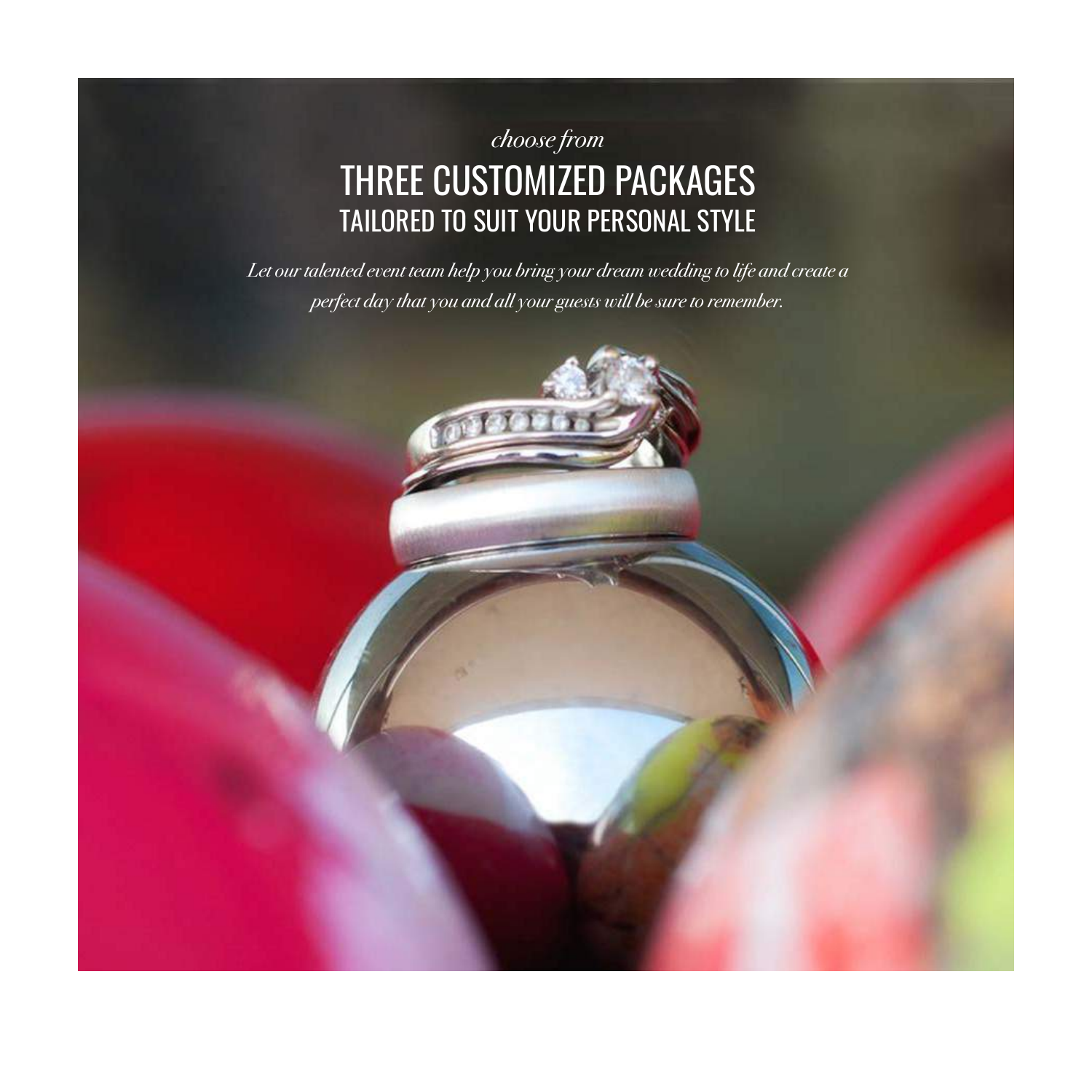# THE *CLASSICO* SELECTION

*All wedding packages include a four-course dinner and bar package*

### **STARTERS**

select three starters passed or displayed during cocktail hour

#### SALAD

select one salad selection

# PASTA

select one pasta selection

#### **FNTRFF** select one entree selection

#### SIDE select one side selection

### DESSERT

select one item *(additional fee)* select two items *(additional fee)* custom wedding cake *(additional fee)*

# BEVERAGE

Four Hour Beer and Wine Package Featuring: Imported and Domestic Beers · Canyon Road Wine Juices and Soda Specialty Cocktail *(additional fee)*

# INCLUDES

Sparkling Wine Toast One Hour of Bowling or Bocce during Cocktail Hour White mid-length Linens

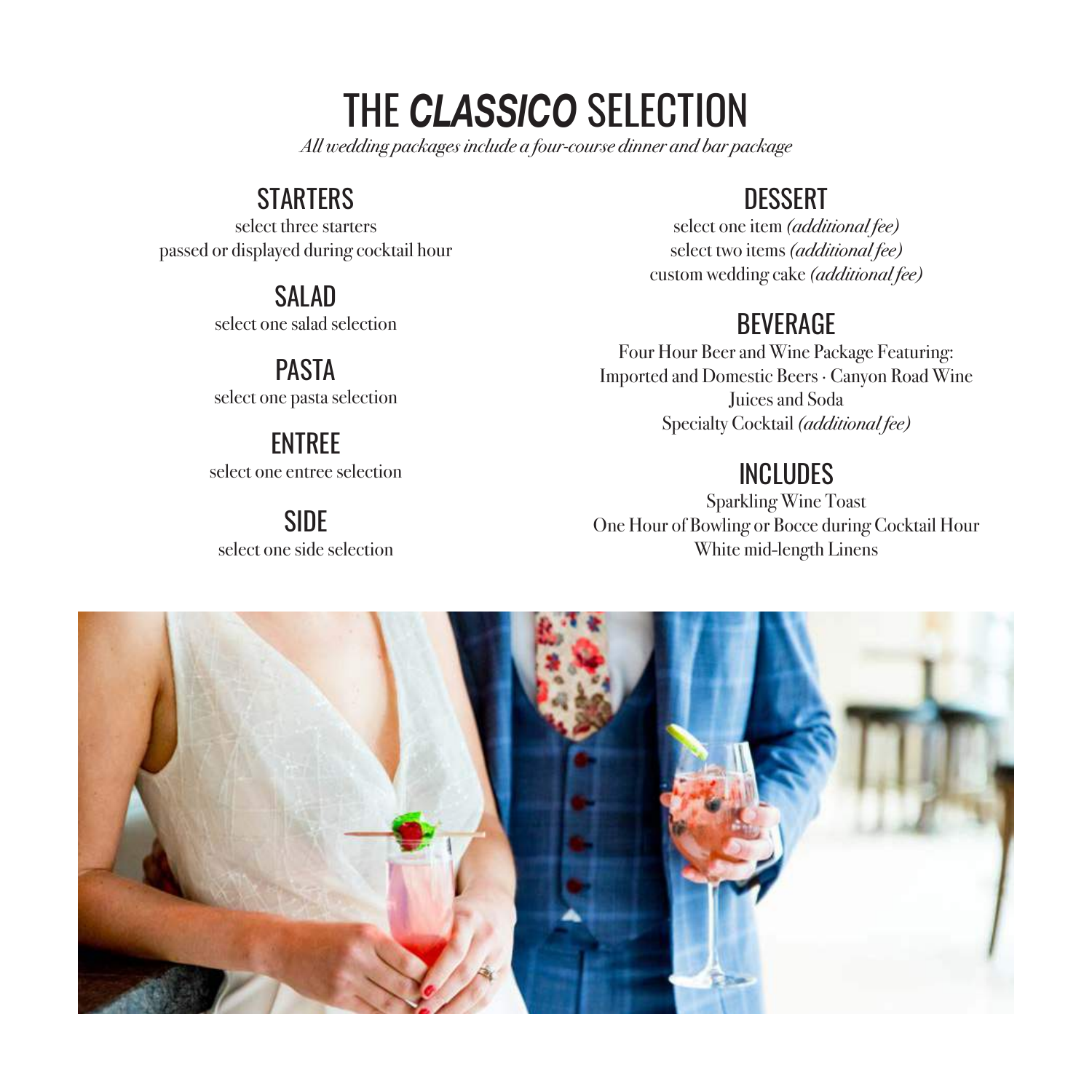# THE *EXCLUSIVO* SELECTION

*All wedding packages include a four-course dinner and bar package*

### **STARTERS**

select three starters passed or displayed during cocktail hour

#### SALAD

select one salad selection

### PASTA

select one pasta selection

#### **FNTRFF** select one entree selection

SIDE select one side selection

# DESSERT

select one item *(additional fee)* select two items *(additional fee)* custom wedding cake *(additional fee)*

# BEVERAGE

Four Hour Deluxe Bar Package Featuring: House and Call Liquors (excluding shots) · Imported and Domestic Beers · Canyon Road Wine · Juices and Soda Specialty Cocktail *(additional fee)*

# INCLUDES

Sparkling Wine Toast One Hour of Bowling or Bocce during Cocktail Hour Classic Colored Floor Length Linen

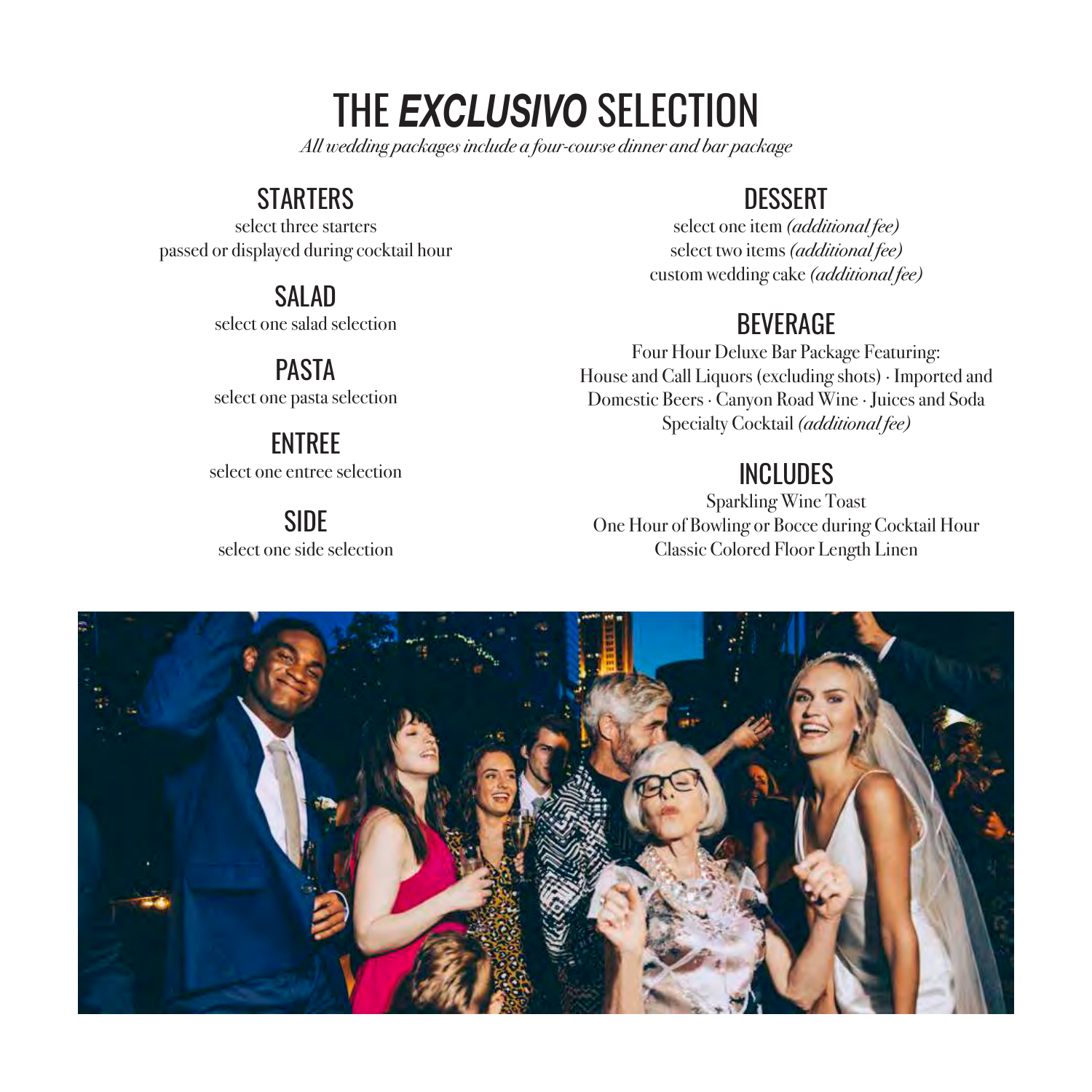# THE *PRIMO* SELECTION

*All wedding packages include a four-course dinner and bar package*

### **STARTERS**

select three starter selections passed or displayed during cocktail hour

#### SALAD

select one salad selection

### PASTA

select one pasta selection

### ENTREE

select one entree selection

# SIDE

select one side selection

# LATE NIGHT SNACK

select one late night snack selection

### **DESSERT**

select one item *(additional fee)* select two items *(additional fee)* custom wedding cake *(additional fee)*

# BEVERAGE

Four Hour Premium Bar package Featuring: House, Call, and Premium Liquors *(excluding shots)* Imported and Domestic Beers · Italian Wines · Juices and Soda Specialty Cocktail

# **INCLUDES**

Sparkling Wine Toast One Hour of Bowling or Bocce during Cocktail Hour Classic Colored Floor Length Linen Specialty Cocktail included in Cocktail Hour

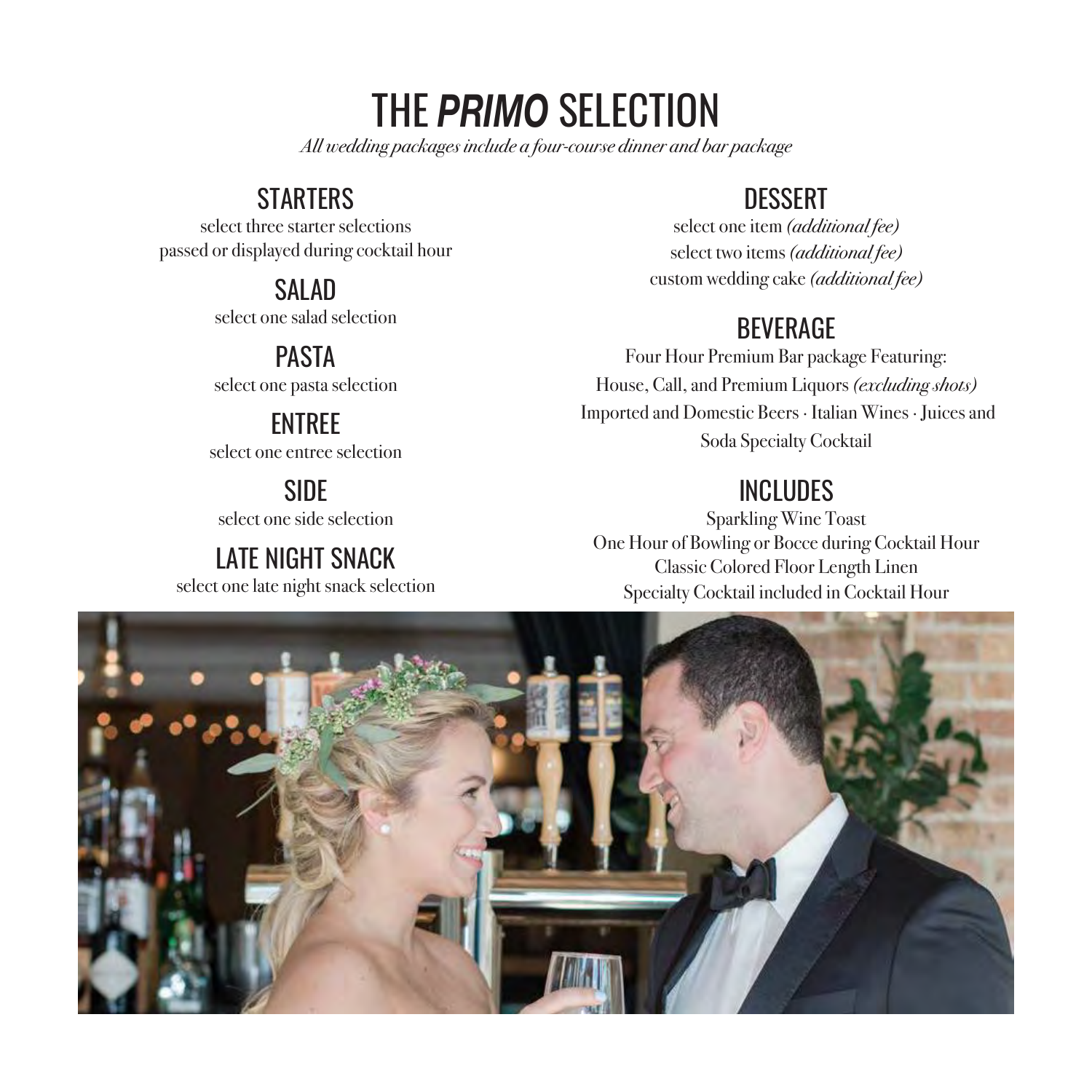# ENHANCE YOUR CELEBRATION

*Whether you are planning an intimate celebration or an elaborate event, Pinstripes will help you create the wedding you've always dreamed of.*

· Day of Coordinator

 · Personalized Specialty Cocktail · Selection of Italian & American Wine Served by the Bottle · Housemade Gelato featured in a Hand-Carved Ice Sculpture

*custom flavors available*

· Chocolate Fountain *grand display with a variety of sweet treats*

· Valet parking

· Coat Check with Attendant

· On-Site Ceremony *\$5 per person*

· Specialty Ceremony Chair Rental *Chiavari Chairs*

· Personalized Menu Cards

· Additional Specialty Linen Selections

· Charger Plate Options

· Head Table Backdrops with Fabric Draping



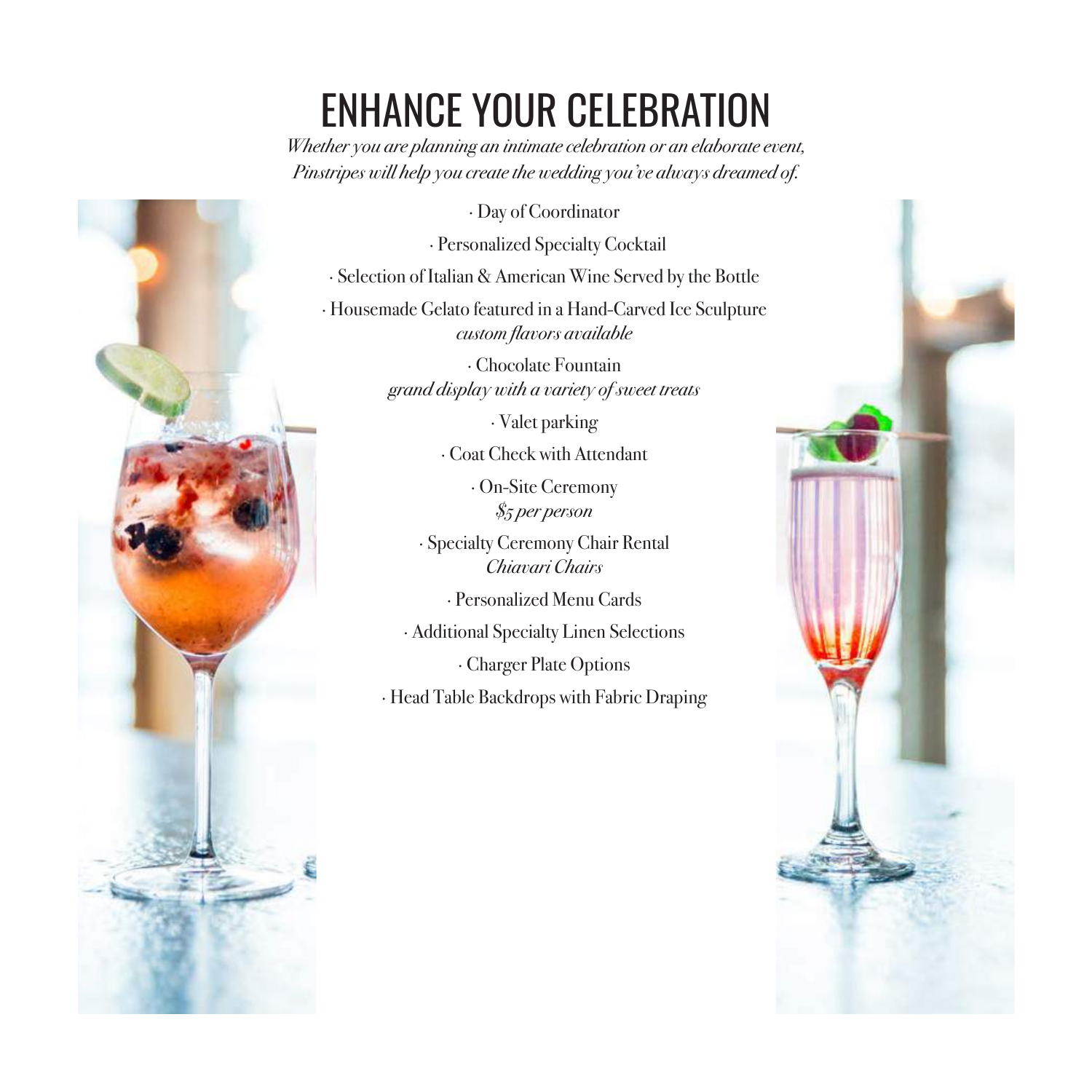# **CONTINUARE**

*Have a ball with a game of bowling or bocce and let the celebration continue with an assortment of late-night snacks. Offered as an add-on with any Package.*



#### BOWLING OR BOCCE

two hours of gaming *number of lanes and courts vary by guest count*

# ENCORE BITES

CHEESE FLATBREAD housemade pizza sauce, mozzarella, parmesan

PEPPERONI FLATBREAD mozzarella, parmesan, artisanal pepperoni

CHICKEN PARMESAN SLIDERS crispy chicken tenders, housemade marinara, provolone

> ITALIAN MEATBALL SLIDERS housemade marinara, provolone

PIGS IN A BLANKET golden brown dough, classic ketchup, yellow mustard

> PARMESAN FRIES classic ketchup

*50 person minimum*

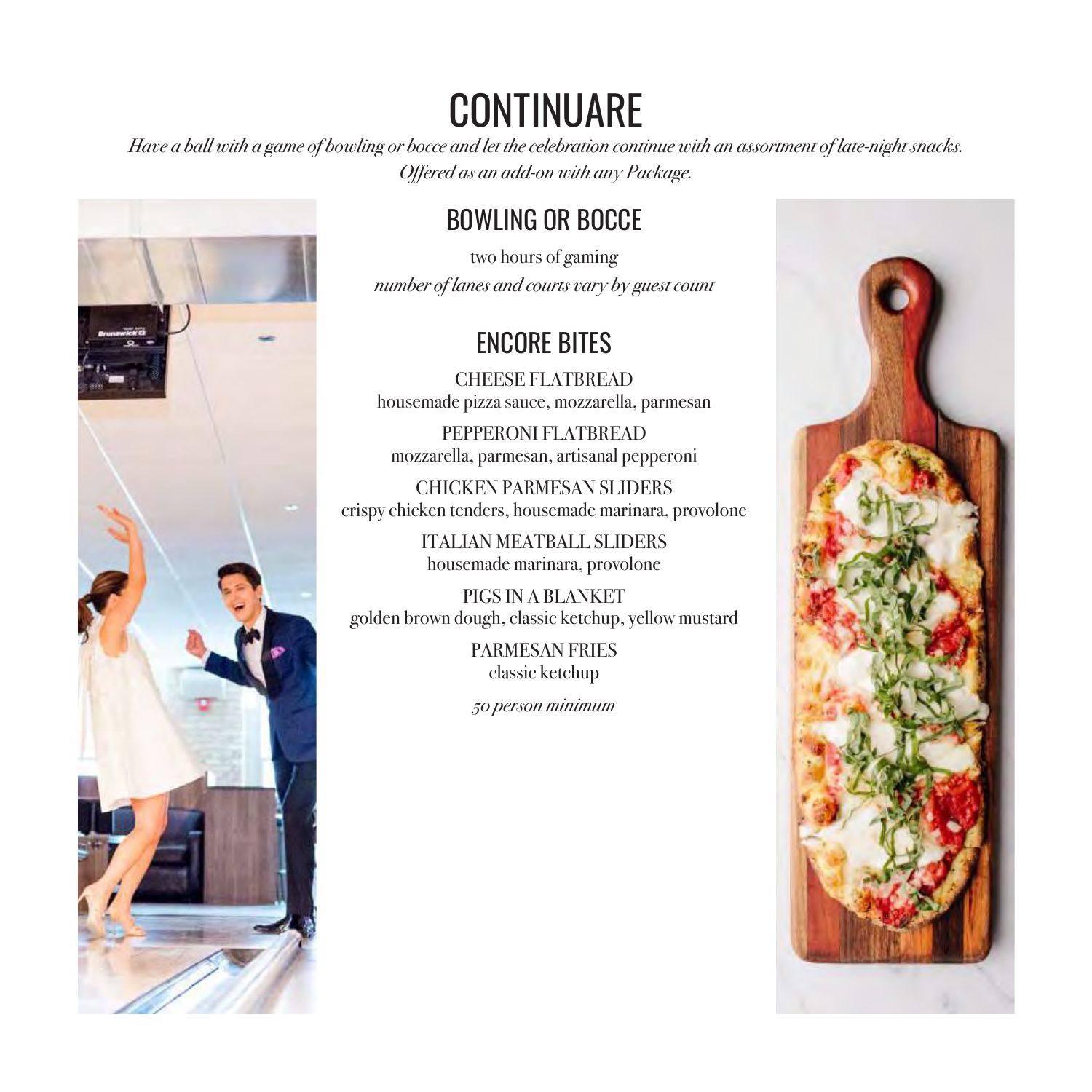

# WEDDING-RELATED EVENTS

*Distinctive dining and sophisticated fun unite to create a memorable and simply unique celebration*

ENGAGEMENT PARTY WEDDING SHOWER BACHELORETTE PARTY BACHELOR PARTY REHEARSAL DINNER POST-WEDDING BRUNCH

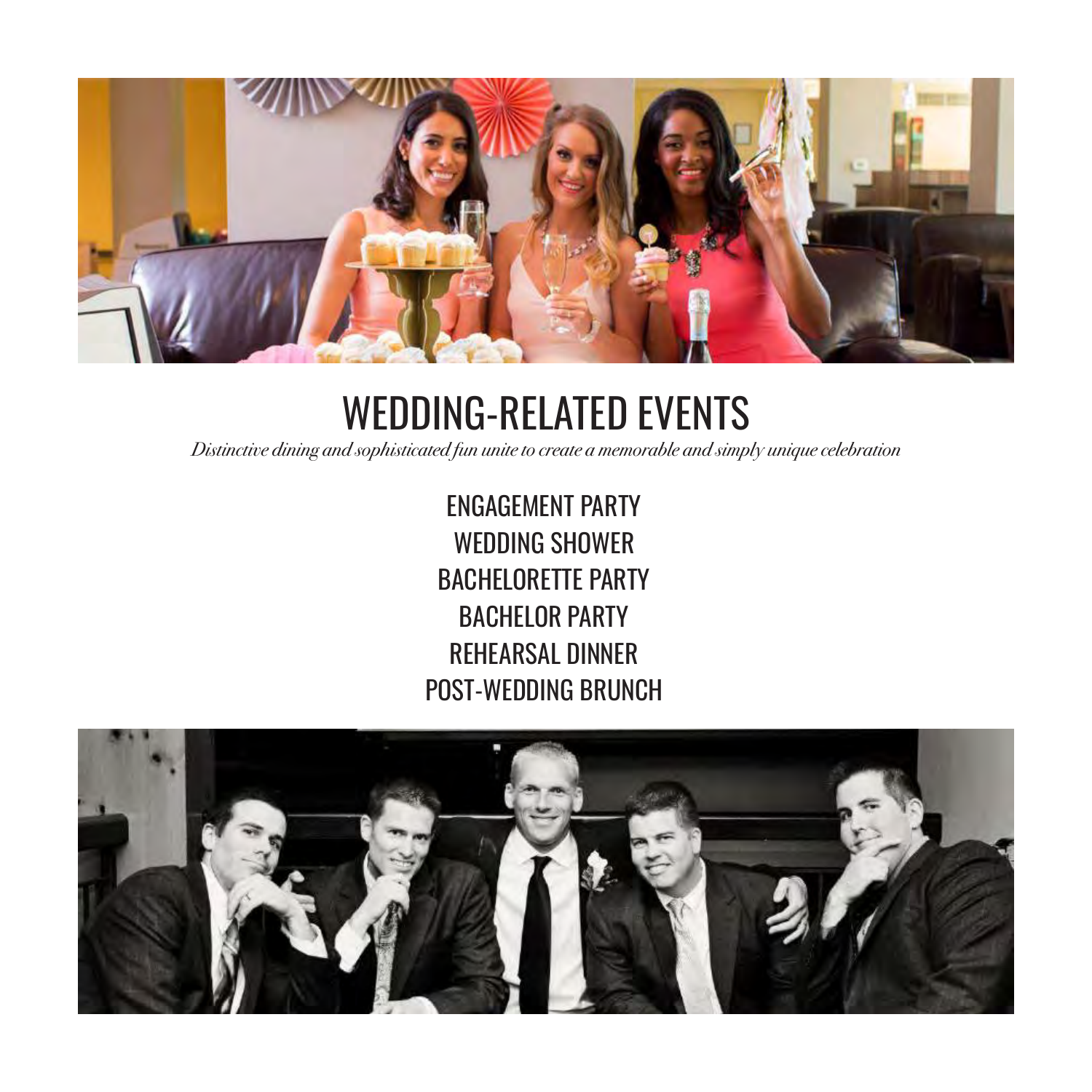